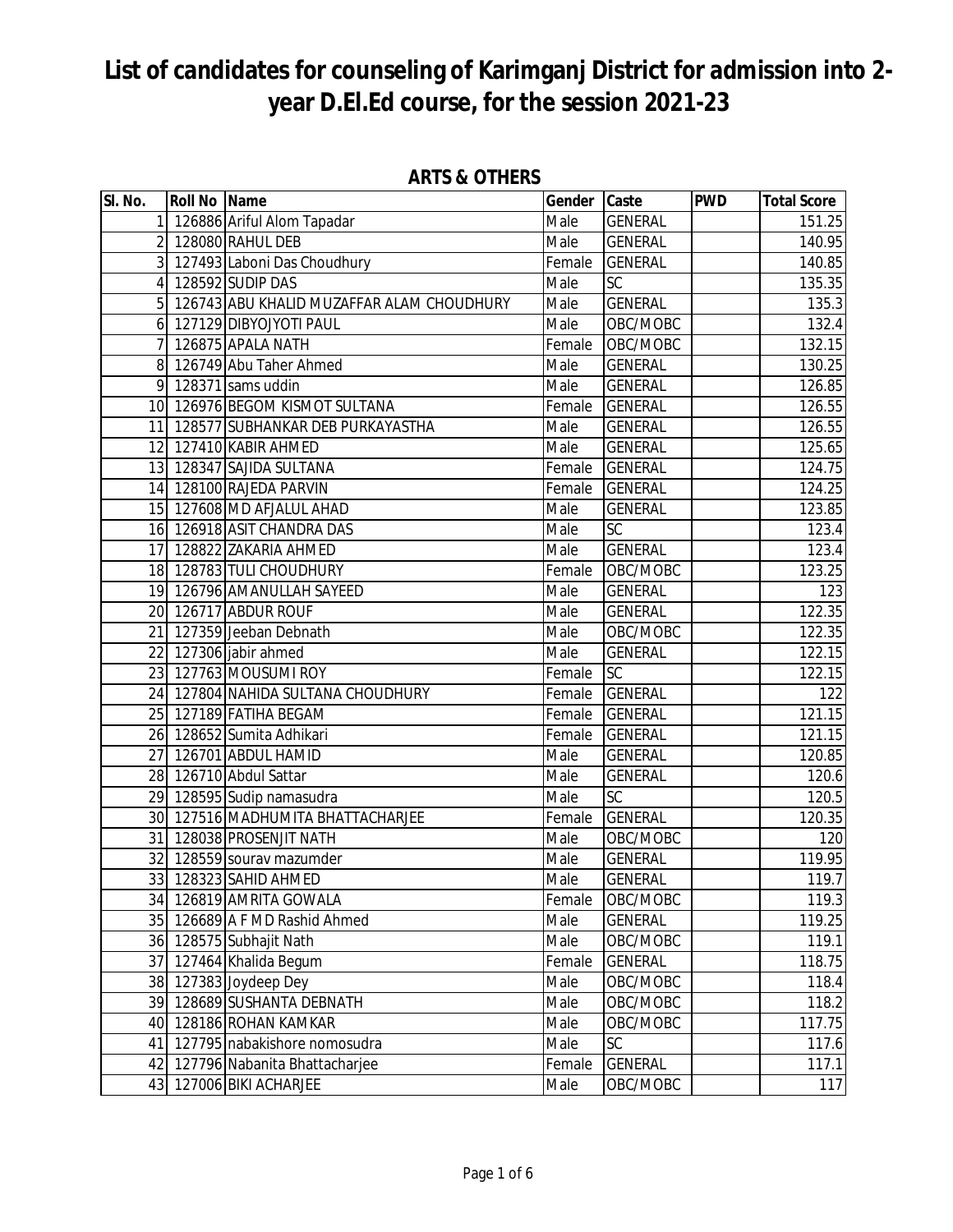| SI. No. | <b>Roll No Name</b> |                                    | Gender | Caste          | <b>PWD</b> | <b>Total Score</b> |
|---------|---------------------|------------------------------------|--------|----------------|------------|--------------------|
|         |                     | 44 127535 Mahmuda begam tapadar    | Female | <b>GENERAL</b> |            | 116.9              |
|         |                     | 45 126765 AFROZA AKTAR             | Female | OBC/MOBC       |            | 116.85             |
|         |                     | 46 127098 Debjani das              | Female | OBC/MOBC       |            | 116.75             |
| 47      |                     | 128530 SIRIN BEGUM                 | Female | <b>GENERAL</b> |            | 116.75             |
|         |                     | 48 127201 Ferdhousy Begom          | Female | <b>GENERAL</b> |            | 116.5              |
|         |                     | 49 127937 Partha sarathi das       | Male   | SC             |            | 116.35             |
|         |                     | 50 127193 Fatima Begum             | Female | <b>GENERAL</b> |            | 116.3              |
| 51      |                     | 128761 Tanzim Ahmed Choudhury      | Male   | <b>GENERAL</b> |            | 116.05             |
|         |                     | 52 128325 SAHIDA BEGAM             | Female | <b>GENERAL</b> |            | 116                |
|         |                     | 53 127264 heena khanam             | Female | <b>GENERAL</b> |            | 115.6              |
|         |                     | 54 127766 Mrinmoy Kar              | Male   | OBC/MOBC       |            | 115.3              |
|         |                     | 55 127762 MOUSUMI DAS              | Female | <b>GENERAL</b> |            | 115.25             |
|         |                     | 56 127436 kausara akthar siddiquey | Female | <b>GENERAL</b> |            | 115.2              |
| 57      |                     | 127658 MD SAKIR AHMED              | Male   | <b>GENERAL</b> |            | 115                |
|         |                     | 58 127224 GOPAL DAS                | Male   | SC             |            | 114.95             |
|         |                     | 59 127389 JOYOSHRI ROY             | Female | <b>SC</b>      |            | 114.85             |
|         |                     | 60 128027 PRIYANKA NATH            | Female | OBC/MOBC       |            | 114.85             |
|         |                     | 61 128124 Ramkrishna Nath          | Male   | OBC/MOBC       |            | 114.85             |
|         |                     | 62 127012 BILTU ACHARJEE           | Male   | OBC/MOBC       |            | 114.75             |
|         |                     | 63 127991 Pratik kar               | Male   | OBC/MOBC       |            | 114.65             |
|         |                     | 64 127122 Deepjyoti Dhar           | Male   | <b>GENERAL</b> |            | 114.6              |
|         |                     | 65 128078 RAHIMA KHATUN            | Female | <b>GENERAL</b> |            | 114.5              |
|         |                     | 66 128686 SURONJIT NAMASUDRA       | Male   | SC             |            | 114.35             |
| 67      |                     | 128746 TAHMIN FIRDUS               | Female | <b>GENERAL</b> |            | 113.85             |
|         |                     | 68 127798 nabanita paul            | Female | OBC/MOBC       |            | 113.8              |
|         |                     | 69 128098 Rajdeep Goswami          | Male   | <b>GENERAL</b> |            | 113.7              |
|         |                     | 70 128299 Sadia najma choudhury    | Female | <b>GENERAL</b> |            | 113.4              |
| 71      |                     | 128599 Sufrana begom               | Female | <b>GENERAL</b> |            | 113.25             |
| 72      |                     | 126703 ABDUL KALIM CHOUDHURY       | Male   | <b>GENERAL</b> |            | 113.1              |
|         |                     | 73 128364 Samima Begom             | Female | <b>GENERAL</b> |            | 113                |
|         |                     | 74 127405 Junaid Ahmed             | Male   | OBC/MOBC       |            | 112.95             |
|         |                     | 75 127310 JABIR HUSSAIN            | Male   | <b>GENERAL</b> |            | 112.45             |
|         |                     | 76 127932 Parbin Sultana           | Female | <b>GENERAL</b> |            | 112.45             |
| 77      |                     | 127653 MD ROSID AHMED              | Male   | <b>GENERAL</b> |            | 112.3              |
|         |                     | 78 127003 BIJU SINHA               | Male   | OBC/MOBC       |            | 112                |
|         |                     | 79 128381 SANGAMITRA DAS           | Female | OBC/MOBC       |            | 112                |
|         |                     | 80 128236 Rumana Begam             | Female | <b>GENERAL</b> |            | 111.95             |
|         |                     | 81 128795 USMAN GONI               | Male   | <b>GENERAL</b> |            | 111.9              |
|         |                     | 82 127898 Numan Ahmed              | Male   | <b>GENERAL</b> |            | 111.85             |
|         |                     | 83 127901 Nurul Amin               | Male   | <b>GENERAL</b> |            | 111.85             |
|         |                     | 84 128356 SALIK AHMED BARBHUIYA    | Male   | <b>GENERAL</b> |            | 111.65             |
|         |                     | 85 127952 Pinak Pani Nath          | Male   | OBC/MOBC       |            | 111.25             |
|         |                     | 86 127730 MONJUR AHMED             | Male   | <b>GENERAL</b> |            | 111.15             |
| 87      |                     | 126753 Abul Barkat                 | Male   | <b>GENERAL</b> |            | 111                |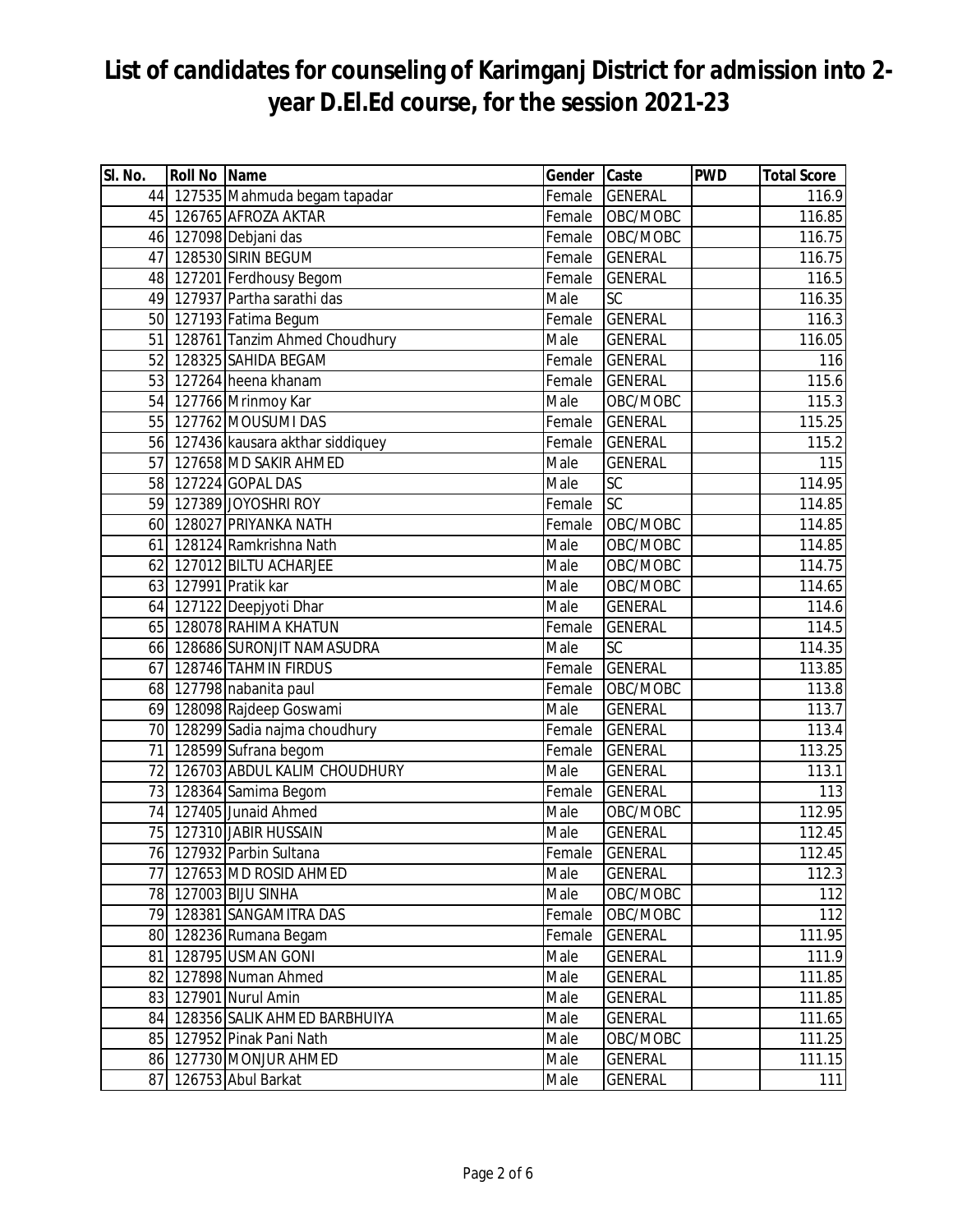| SI. No. | <b>Roll No Name</b>  |                                    | Gender Caste |                 | <b>PWD</b> | <b>Total Score</b> |
|---------|----------------------|------------------------------------|--------------|-----------------|------------|--------------------|
|         |                      | 88 126953 Baishali Malakar         | Female       | <b>SC</b>       |            | 111                |
|         |                      | 89 128416 SATARUPA DEB             | Female       | <b>GENERAL</b>  |            | 110.95             |
|         |                      | 90 126777 AJMAL HUSSAIN            | Male         | <b>GENERAL</b>  |            | 110.85             |
|         |                      | 91 127263 HAZIRA BEGAM             | Female       | <b>GENERAL</b>  |            | 110.8              |
|         |                      | 92 126981 begum achiya khan        | Female       | <b>GENERAL</b>  |            | 110.65             |
|         |                      | 93 127698 MISBAHUL ISLAM CHOUDHURY | Male         | <b>GENERAL</b>  |            | 110.6              |
|         |                      | 94 128387 SANI ROY                 | Male         | <b>GENERAL</b>  |            | 110.5              |
|         |                      | 95 127247 HARAKRISHNA DAS          | Male         | <b>SC</b>       |            | 110.35             |
|         |                      | 96 127564 Manchand kumari roy      | Female       | <b>GENERAL</b>  |            | 110.35             |
|         |                      | 97 128787 tushar nath              | Male         | OBC/MOBC        |            | 110.2              |
|         |                      | 98 127652 MD OLIUR RAHMAN          | Male         | OBC/MOBC        |            | 110.15             |
|         |                      | 99 128715 SUTOPA DAS               | Female       | OBC/MOBC        |            | 109.9              |
|         |                      | 100 128828 Zeirilmanik halam       | Male         | ST(H)           |            | 108.65             |
|         |                      | 101 126971 BEAUTY KANOO            | Female       | OBC/MOBC        |            | 108.6              |
|         |                      | 102 128418 SATHI NATH              | Female       | OBC/MOBC        |            | 108.3              |
|         |                      | 103 128092 Rajan Sarma             | Male         | OBC/MOBC        |            | 108                |
|         |                      | 104 127562 Manab Bardhan           | Male         | $\overline{SC}$ |            | 107.85             |
|         |                      | 105 128679 SURAG BISWAS            | Male         | SC              |            | 107.65             |
|         |                      | 106 127160 Doly RANI CHOUDHURY     | Female       | <b>SC</b>       |            | 107.1              |
|         |                      | 107 128257 Rupak dey               | Male         | OBC/MOBC        |            | 107.05             |
|         |                      | 108 127908 Pabitra pakhrel         | Female       | OBC/MOBC        |            | 106.85             |
|         |                      | 109 127091 Debasmit Das            | Male         | SC              |            | 106.85             |
|         |                      | 110 127408 KABERI NATH             | Female       | OBC/MOBC        |            | 105.9              |
|         |                      | 111 128273 RUPOM DAS               | Male         | <b>SC</b>       |            | 105.65             |
|         |                      | 112 127351 JAYA RUDRAPAUL          | Female       | OBC/MOBC        |            | 105.6              |
|         |                      | 113 127386 JOYKRISHNA SALIA        | Male         | OBC/MOBC        |            | 105.35             |
|         |                      | 114 127591 masuma khanam laskar    | Female       | OBC/MOBC        |            | 105.25             |
|         |                      | 115 128714 SUTAPA BISWAS           | Female       | <b>SC</b>       |            | 105.05             |
|         |                      | 116 127618 MD ENAYAT HUSSAIN       | Male         | OBC/MOBC        |            | 105                |
|         |                      | 117 128060 PURNIMA CHANDA          | Female       | OBC/MOBC        |            | 104.5              |
|         |                      | 118 128403 Sarbani Dey             | Female       | OBC/MOBC        |            | 104.5              |
|         |                      | 119 128662 SUNITA DAS              | Female       | SC              |            | 104.5              |
|         |                      | 120 127163 Dulan Nath              | Male         | OBC/MOBC        |            | 104.1              |
|         |                      | 121 128732 SYEDUL HUSSAIN          | Male         | OBC/MOBC        |            | 103.95             |
| 122     |                      | 127645 MD MURTAJA HUSSAIN          | Male         | OBC/MOBC        |            | 103.5              |
|         |                      | 123 128507 Shourav nath            | Male         | OBC/MOBC        |            | 103.35             |
|         |                      | 124 127892 NOMITA SHIL             | Female       | OBC/MOBC        |            | 103.2              |
|         |                      | 125 128081 rahul dey               | Male         | OBC/MOBC        |            | 103.1              |
|         |                      | 126 126844 ANKITA DAS              | Female       | SC              |            | 103.1              |
| 127     |                      | 128094 RAJDEEP BISWAS              | Male         | SC              |            | 103.1              |
|         | 128 127035 biraj roy |                                    | Male         | SC              |            | 103.05             |
|         |                      | 129 128723 swarnali das            | Female       | OBC/MOBC        |            | 102.9              |
|         |                      | 130 128827 ZEENAT ARA BEGUM        | Female       | OBC/MOBC        |            | 102.8              |
|         |                      | 131 126776 ajanta nath             | Female       | OBC/MOBC        |            | 102.7              |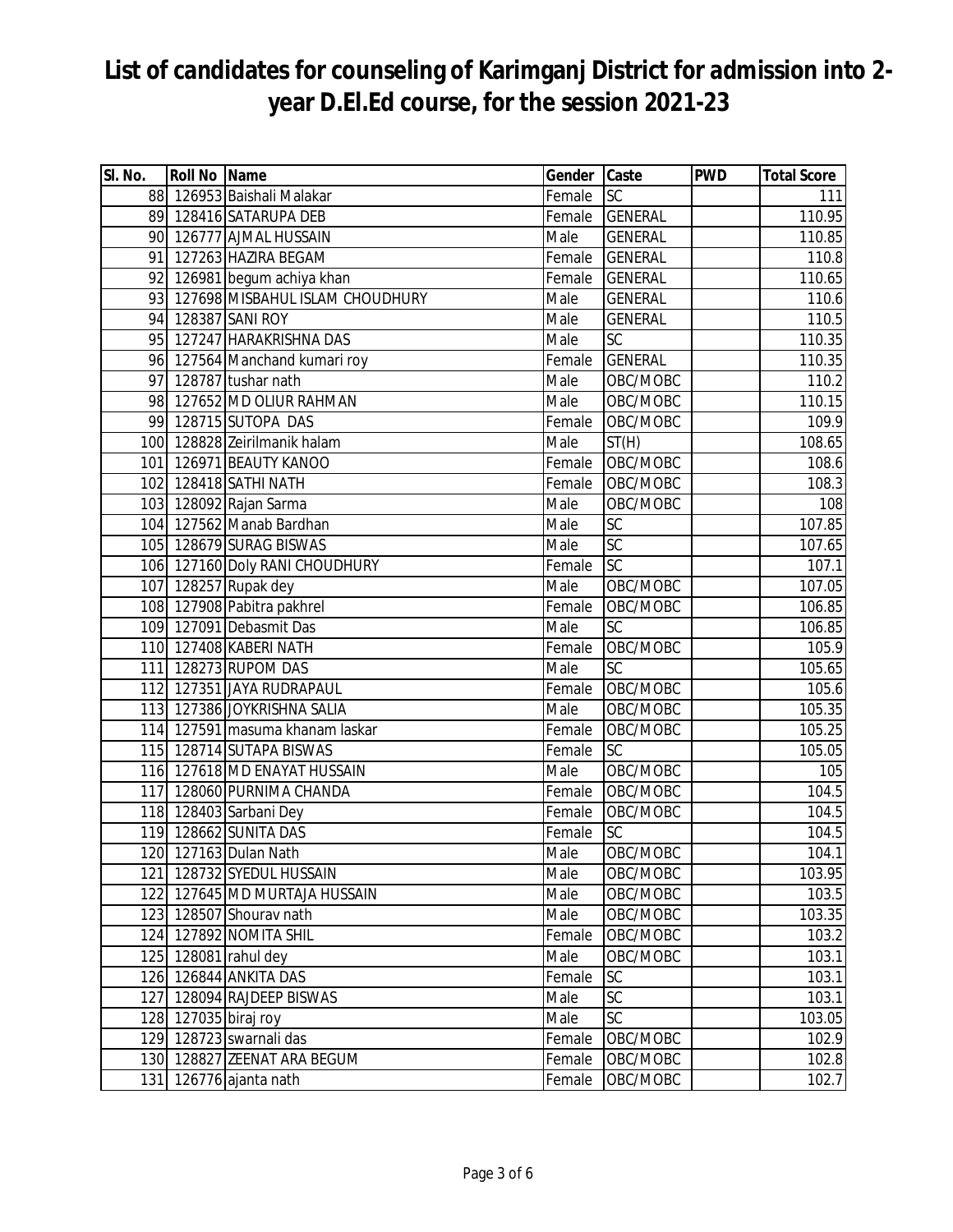| SI. No.          | <b>Roll No Name</b> |                                    | Gender | Caste     | <b>PWD</b> | <b>Total Score</b> |
|------------------|---------------------|------------------------------------|--------|-----------|------------|--------------------|
|                  |                     | 132 128099 RAJDEEP NATH            | Male   | OBC/MOBC  |            | 102                |
|                  |                     | 133 127889 Nobojit Paul            | Male   | OBC/MOBC  |            | 101.5              |
|                  |                     | 134 128694 SUSHMITA RANI DEY       | Female | OBC/MOBC  |            | 101.5              |
|                  |                     | 135 127111 Debopriyo Dey           | Male   | OBC/MOBC  |            | 101.4              |
|                  |                     | 136 128583 Subodh Sinha            | Male   | OBC/MOBC  |            | 101.05             |
|                  |                     | 137 126762 ABZAL HUSSAIN           | Male   | OBC/MOBC  |            | 100.95             |
| 138              |                     | 127457 KHADIZA BEGUM               | Female | OBC/MOBC  |            | 100.7              |
|                  |                     | 139 127977 PRADIP DAS              | Male   | OBC/MOBC  |            | 100.6              |
|                  |                     | 140 128690 SUSHMITA DHAR           | Female | OBC/MOBC  |            | 100.4              |
|                  |                     | 141 126892 ARPITA nath             | Female | OBC/MOBC  |            | 100.25             |
|                  |                     | 142 126929 ayesha begom            | Female | OBC/MOBC  |            | 100.15             |
| 143              |                     | 127972 POOJA PAUL                  | Female | OBC/MOBC  |            | 100.15             |
| 144              |                     | 127422 KAMIL HUSSAIN ZAKARIYA      | Male   | OBC/MOBC  |            | 99.2               |
|                  |                     | 145 127757 MOUMITA PAUL            | Female | OBC/MOBC  |            | 99.05              |
|                  |                     | 146 128628 Sultan Hussain          | Male   | OBC/MOBC  |            | 98.9               |
|                  |                     | 147 128506 SHORANJAN DHAR          | Male   | OBC/MOBC  |            | 98.85              |
|                  |                     | 148 126720 Abhay varma             | Male   | OBC/MOBC  |            | 98.7               |
|                  |                     | 149 126944 BAHARUL ISLAM           | Male   | OBC/MOBC  |            | 98.65              |
|                  |                     | 150 127375 JOSHILLA BANDARA KHASIA | Female | ST(H)     |            | 97.15              |
| 151 <sup>1</sup> |                     | 128057 purabi mallick              | Female | <b>SC</b> | Yes        | 92.85              |
| 152              |                     | 127784 MUNNA ROY                   | Male   | <b>SC</b> | Yes        | 91.5               |
|                  |                     | 153 126708 ABDUL MUNIM             | Male   | OBC/MOBC  | Yes        | 89.5               |
|                  |                     | 154 127816 NARENDRA REANG          | Male   | ST(H)     |            | 88                 |
|                  |                     | 155 127094 DEBESH NATH             | Male   | OBC/MOBC  | Yes        | 82.95              |
|                  |                     | 156 128295 SACHINDRA KUMAR RIANG   | Male   | ST(H)     |            | 63.8               |
| 157              |                     | 127983 PRANIKA RIANG               | Female | ST(H)     |            | 53.05              |

#### **SCIENCE**

|                 | 127424 KAMRUJJAMAN TAPADAR  | Male   | <b>GENERAL</b> | 143.2  |
|-----------------|-----------------------------|--------|----------------|--------|
|                 | 126996 Bidhan Namasudra     | Male   | <b>SC</b>      | 138.1  |
|                 | 128702 Susmita Dutta        | Female | <b>GENERAL</b> | 136.6  |
|                 | 127820 NASIMA BEGAM         | Female | <b>GENERAL</b> | 135.7  |
| 5 <sup>1</sup>  | 127811 NANDAN MAITY         | Male   | <b>SC</b>      | 134.45 |
| 61              | 127103 debodeep dey         | Male   | OBC/MOBC       | 132.65 |
|                 | 126755 ABUL FAZAL MD MAMNUN | Male   | <b>GENERAL</b> | 132.05 |
|                 | 127153 Dipankar dey         | Male   | OBC/MOBC       | 130.7  |
| 9               | 126891 ARPITA DEY           | Female | <b>GENERAL</b> | 130.15 |
| 10 <sup>1</sup> | 126833 ANINDITA CHAKRABORTY | Female | <b>GENERAL</b> | 129.95 |
| 11              | 127545 Majrooh Hassan       | Male   | OBC/MOBC       | 129.9  |
| 12 <sub>l</sub> | 126727 ABHISHEK MUKHERJEE   | Male   | <b>GENERAL</b> | 129.75 |
| 13 <sup>1</sup> | 126704 ABDUL KASIM          | Male   | <b>GENERAL</b> | 128.65 |
| 14              | 128189 Rohit dey            | Male   | <b>GENERAL</b> | 127.6  |
| 15 <sup>1</sup> | 127415 KAKOLI DAS           | Female | OBC/MOBC       | 126    |
|                 | 16 128294 Sabnam Sultana    | Female | <b>GENERAL</b> | 125.75 |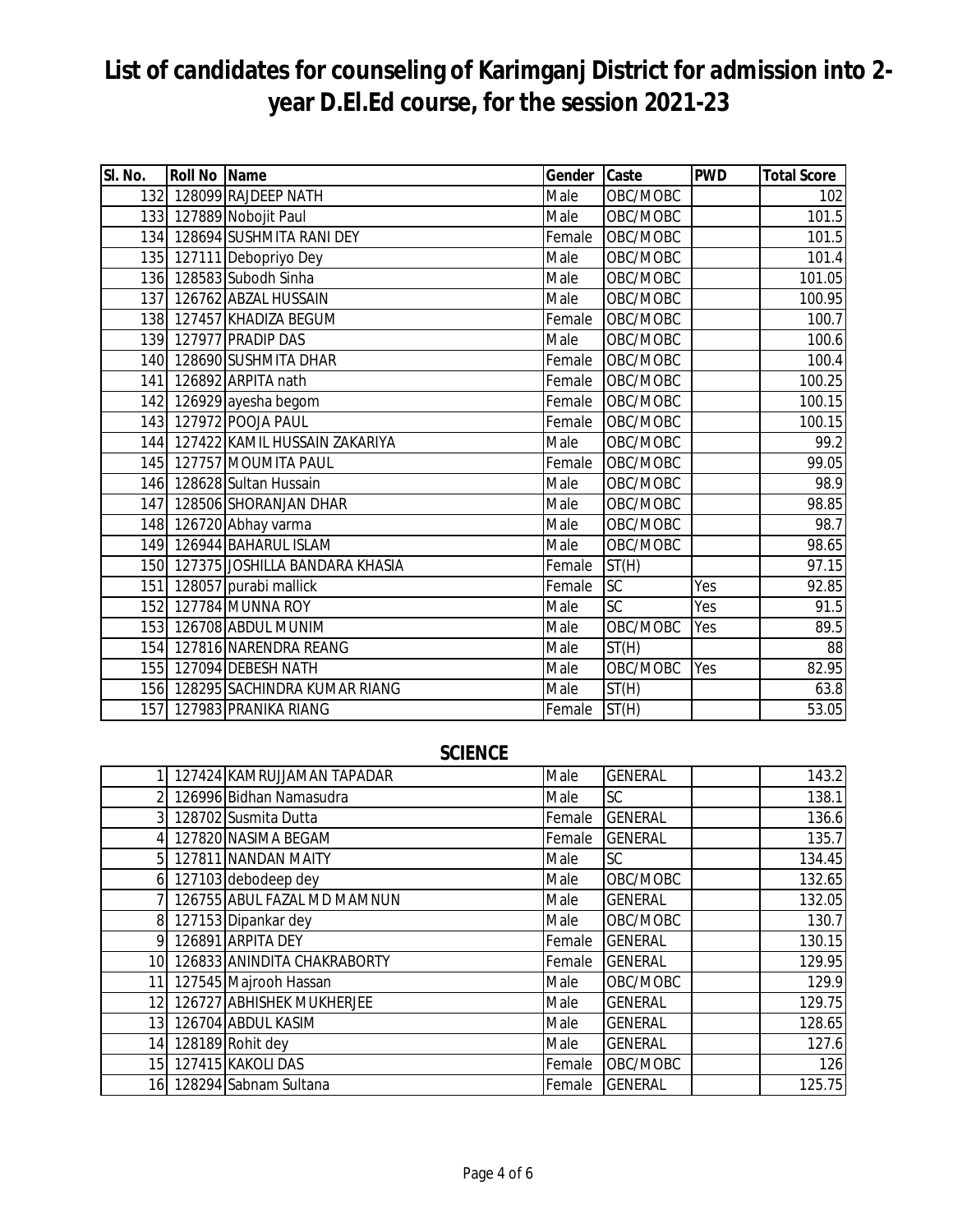| SI. No. | <b>Roll No Name</b> |                                   | Gender | Caste           | <b>PWD</b> | <b>Total Score</b>  |
|---------|---------------------|-----------------------------------|--------|-----------------|------------|---------------------|
|         |                     | 17 128777 Tomanna Firdous         | Female | <b>GENERAL</b>  |            | 125.65              |
|         |                     | 18 128502 SHIBOM RABIDAS          | Male   | SC              |            | 125.35              |
|         |                     | 19 128819 YEHEA AHMED TAPADAR     | Male   | <b>GENERAL</b>  |            | 124.95              |
|         |                     | 20 127854 NAZRIN SULTANA          | Female | <b>GENERAL</b>  |            | 124.45              |
| 21      |                     | 126848 ankita mukherjee           | Female | <b>GENERAL</b>  |            | 123.65              |
| 22      |                     | 127021 BIPASHA DAS                | Female | <b>GENERAL</b>  |            | 122.2               |
|         |                     | 23 127733 MONJURUL HAQUE          | Male   | <b>GENERAL</b>  |            | 122                 |
|         |                     | 24 127974 Poulami choudhury       | Female | <b>GENERAL</b>  |            | 121.95              |
|         |                     | 25 128750 TAJ UDDIN               | Male   | <b>GENERAL</b>  |            | 121.85              |
|         |                     | 26 128768 TASMIN TAMANNA          | Female | <b>GENERAL</b>  |            | 121.85              |
| 27      |                     | 128249 RUMI BEGUM                 | Female | <b>GENERAL</b>  |            | $\overline{121}.25$ |
|         |                     | 28 127459 KHAIRUL ALOM            | Male   | <b>GENERAL</b>  |            | 121.05              |
|         |                     | 29 126954 BAISHALI PODDER         | Female | <b>GENERAL</b>  |            | 120.9               |
|         |                     | 30 127918 PANCHAMI MALAKAR        | Female | <b>SC</b>       |            | 120.35              |
| 31      |                     | 127777 MUJAKKIR HUSSAIN           | Male   | <b>GENERAL</b>  |            | 118.85              |
|         |                     | 32 127089 debashis dey            | Male   | OBC/MOBC        |            | 118.05              |
|         |                     | 33 128306 Sagar das               | Male   | $\overline{SC}$ |            | 117                 |
|         |                     | 34 127029 BIPLOJIT NATH           | Male   | OBC/MOBC        |            | 116.95              |
|         |                     | 35 128400 Saptarshi Roy           | Male   | SC              |            | 116.6               |
|         |                     | 36 128793 URMI CHOUDHURY          | Female | OBC/MOBC        |            | 116.6               |
|         |                     | 37 127243 HANIF TALUKDAR          | Male   | <b>GENERAL</b>  |            | 116.4               |
|         |                     | 38 127419 kalsuma begum           | Female | <b>GENERAL</b>  |            | 116.35              |
|         |                     | 39 127544 MAJIDA KHANAM BARBHUIYA | Male   | <b>GENERAL</b>  |            | 115.65              |
|         |                     | 40 126778 AJOY KUMAR ROY          | Male   | <b>GENERAL</b>  |            | 115.3               |
| 41      |                     | 127042 Bishal malakar             | Male   | SC              |            | 115.1               |
|         |                     | 42 127312 JAFFER AHMED            | Male   | <b>GENERAL</b>  |            | 115.1               |
|         |                     | 43 128449 Shabbir Ahmed           | Male   | <b>GENERAL</b>  |            | 114.85              |
|         |                     | 44 127056 Biswajit Suklabaidya    | Male   | $\overline{SC}$ |            | 113.75              |
|         |                     | 45 127043 Bishal Roy              | Male   | SC              |            | 113.7               |
|         |                     | 46 127051 BISWAJIT BAIDYA         | Male   | SC              |            | 113.3               |
|         |                     | 47 127912 Pallab Nath             | Male   | OBC/MOBC        |            | 112.35              |
|         |                     | 48 128173 RIPON ROY               | Male   | $\overline{SC}$ |            | 112.25              |
|         |                     | 49 127144 DIP NATH                | Male   | OBC/MOBC        |            | 111.3               |
|         |                     | 50 128523 SIBAS SINHA             | Male   | OBC/MOBC        |            | 111.1               |
| 51      |                     | 128514 Shubhrajit dey             | Male   | OBC/MOBC        |            | 110                 |
|         |                     | 52 127654 Md Ruhul amin           | Male   | OBC/MOBC        |            | 109.95              |
|         |                     | 53 128585 SUBRATA DAS             | Male   | OBC/MOBC        |            | 108.1               |
|         |                     | 54 127109 Debopriya nath          | Female | OBC/MOBC        |            | 107.8               |
|         |                     | 55 127069 BUDDHA RUDRAPAUL        | Male   | OBC/MOBC        |            | 107.35              |
|         |                     | 56 127715 MOMITA DAS              | Female | OBC/MOBC        |            | 106.65              |
| 57      |                     | 128430 SAURAV PAUL                | Male   | OBC/MOBC        |            | 105.45              |
|         |                     | 58 128333 SAHIDUL ISLAM           | Male   | OBC/MOBC        |            | 105.3               |
|         |                     | 59 128651 Sumit nath              | Male   | OBC/MOBC        |            | 104.2               |
|         |                     | 60 127482 KRISHNA KAMAL DAS       | Male   | OBC/MOBC        |            | 104.05              |